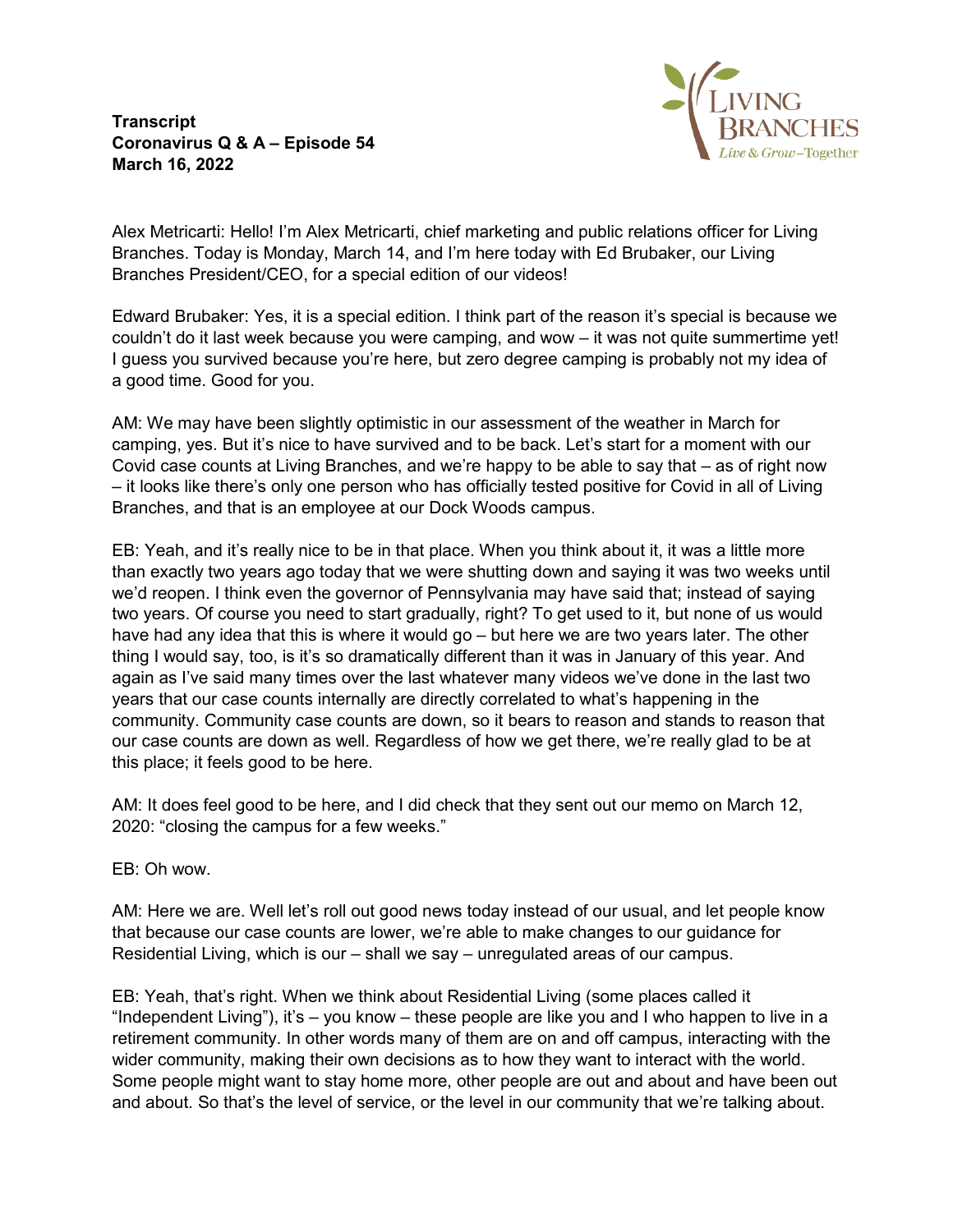The reality is the other two levels of care: Health Care, or skilled nursing as other people might call it, and Personal Care are regulated. And so we continue to need to follow those regulations, as might be expected. We want to get paid from Medicare and Medicaid, and we want to do the right thing of course, so there's going to be this differentiation that can become confusing to residents, too. There are times, particularly between Personal Care and Residential Living, that there might be times of interaction. But yes – today we're specifically talking about some changes in Residential Living because of the changes in the wider society. The other thing I would say, too, is what feels maybe a bit different about this phase than maybe even last summer because if you recall last summer we had a pretty good summer, and then right away in September they changed how they were analyzing things – the CMS did. It was also in the 5% range, so just in the last two or three weeks has been the first time since September of 2021 that we were actually below 5% positivity. Now they also added the rate per hundred thousand that we need to look at for Health Care, so those two factors together are significantly different. I would also say that I have not been reading anything about any variant on the horizon, you know like the Delta or Omicron in the past; now there could "Omicron 2B, 1" or whatever, but there's nothing that I've been seeing that is "Oh, we need to watch this coming out of South Africa" or something like that. That is not to say that it won't happen again; we really have no idea where this may go, but it is feeling a little different in that regard. We feel like the time is right to make some changes.

AM: Yeah. So the big change that will be impacting our residents in Residential Living is that face masks are now optional for residents and guests in Residential Living.

EB: That's right. That's a key point too, in saying that they're optional. If someone wants to continue to wear – and these are residents, not staff – if a resident wants to continue to wear a face mask, that is perfectly fine, and we support that. We're saying if you choose not to, it's not required anymore within our buildings.

AM: The caveat for that is for people who are going into Personal Care, Health Care, or Memory Care: we must follow the guidelines, and for now the guidelines say that everyone in there has to be masked.

EB: That's right. So yes – that's correct. Even as I said that I realize the confusion of coming into our buildings, and if you're going into a Residential Living area where there's common spaces, that's one thing. If you're going into Personal Care or Health Care, the masking policies are still in effect.

AM: We really haven't – at least I haven't seen – anything coming out from CMS or CDC suggesting that they might be loosening those guidelines in total. I've seen a couple of things here and there if you're down in the low category of Covid spread in your county that you can talk about it in an individual, private room. But nothing in total.

EB: Yeah. I would agree with that, and with that piece, whether we – and hopefully we'll be able to make some changes there too – but it almost seems at times that some of the things that are coming out are perhaps even getting…I don't know if I'd say more stringent, but more carefully nuanced of things we need to do in Health Care and Personal Care. So we won't get into the details of that here, but clearly right now there are no changes happening in Health Care and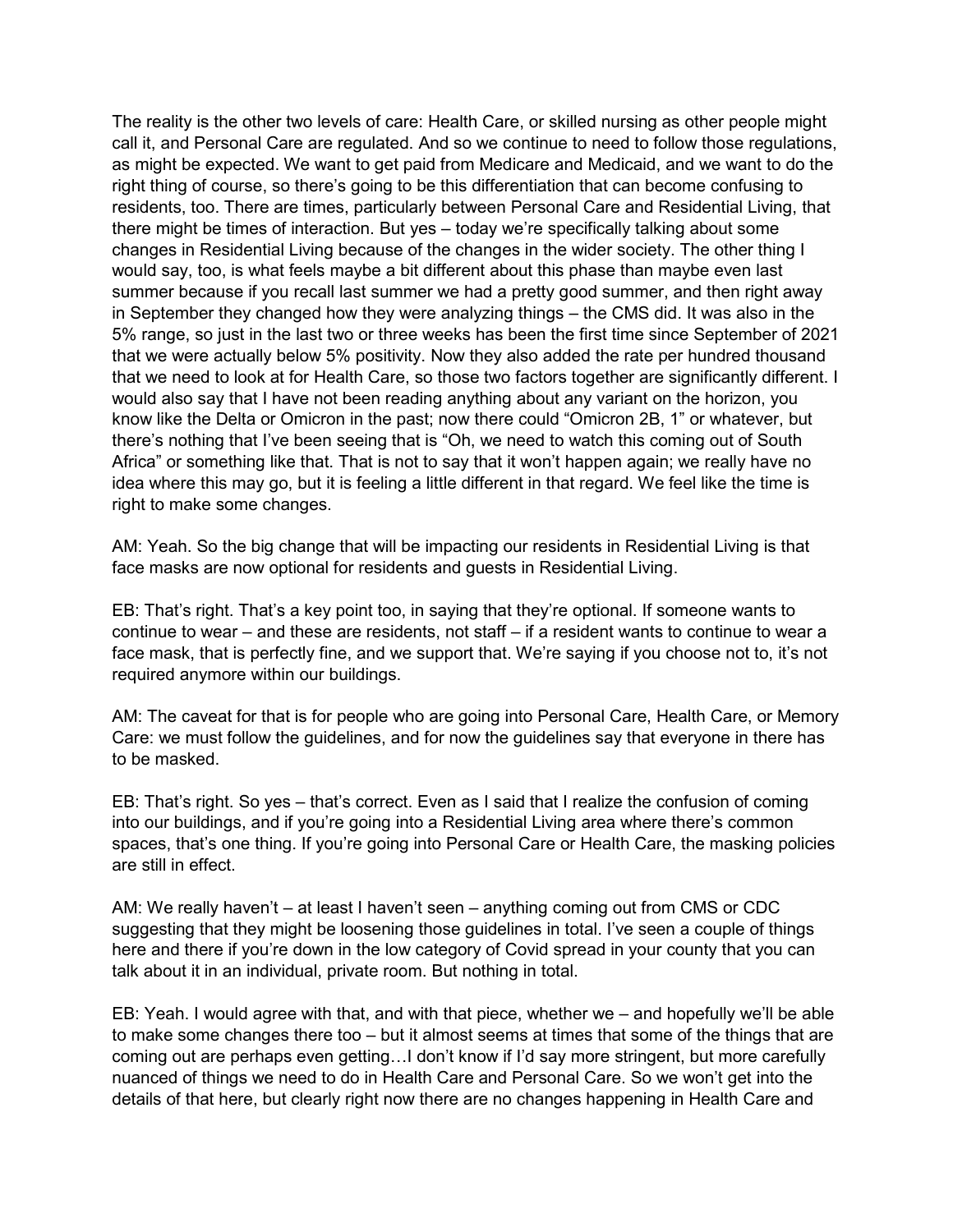Personal Care.

AM: Yeah. I think the other thing we probably should mention, too; I went back and checked – the last time we announced that Residential Living residents could go "masks optional," we made it seven weeks before our case counts rose again to the point where we had to reinstate mandatory masking. So I guess we'll see how long it lasts this time; hopefully we can beat seven weeks.

EB: Yeah, that's right. I would say even as you think about where we're at in the pandemic, and kind of even what we tolerate – if you will – and saying, "Oh well we're going to this," and someone said, "Oh my goodness there's still a lot of people dying in the U.S." potentially even more than they were last summer and yet we're relaxing things…I do not want to minimize whatsoever the people who have passed on, that is very sad. There's a lot of people who have died in the U.S. from Covid, but I think it's also part of understanding the disease: who does it impact the most, and how do we best protect each other and be as safe as we can? While not creating this sense of lockdown and things that are more difficult for some people to do.

AM: Well we're very clearly going to have to figure out how to live with this as a world because it's not going anywhere.

EB: That's right, and I would compare – and I don't even know if it's a strategy, necessarily, in the U.S. – I just read an article again in China, that they have essentially a zero Covid policy. So again 71 million people were put under restrictions in certain areas of China – 71 million! It's just incredible to think about it, but when you say, "We don't tolerate any level of Covid," you need to get to that level of restriction. I just kind of had to chuckle in my head when I read that because based on the U.S., that would be almost impossible to do in the U.S. just because of how strongly people feel about these things.

AM: I think maybe it would be good to, perhaps, give a word of encouragement to our residents. I know there will be people who are not comfortable with removing face masks with whatever their health reasons are, or their family health reasons: they want to be as safe as possible. We have seen repeatedly at Living Branches that being vaccinated offers you strong protection against becoming very ill with this disease.

EB: That's correct. Articles I've read, and even articles that have talked about face masking and other kinds of protocols being used to try and prevent disease, and reflecting on that – the theme and the thread through all of that was that the vaccine was still very, very critical in tamping down the level of seriousness with the disease. We have absolutely seen that in Living Branches; the people who have passed away at Living Branches from Covid were not vaccinated. It seems to be clear from the data that that is still very important. Some of these other measures are maybe debatable, at times perhaps, but clearly vaccine is still important. On the other hand, I've read other articles, too, that because of the fact that we've been in "this time" for such a long period of time, for some people for who knows – various and sudden reasons…it could be health conditions, it could be other things – are not as comfortable with saying, "Oh okay, let's just drop this thing. Let's move on; let's put Covid behind us." Part of it for me has continued to be that lesson of how do we continue to be respectful of other people who may not feel that way? For me personally I'm vaccinated; I'm boosted; I feel comfortable in